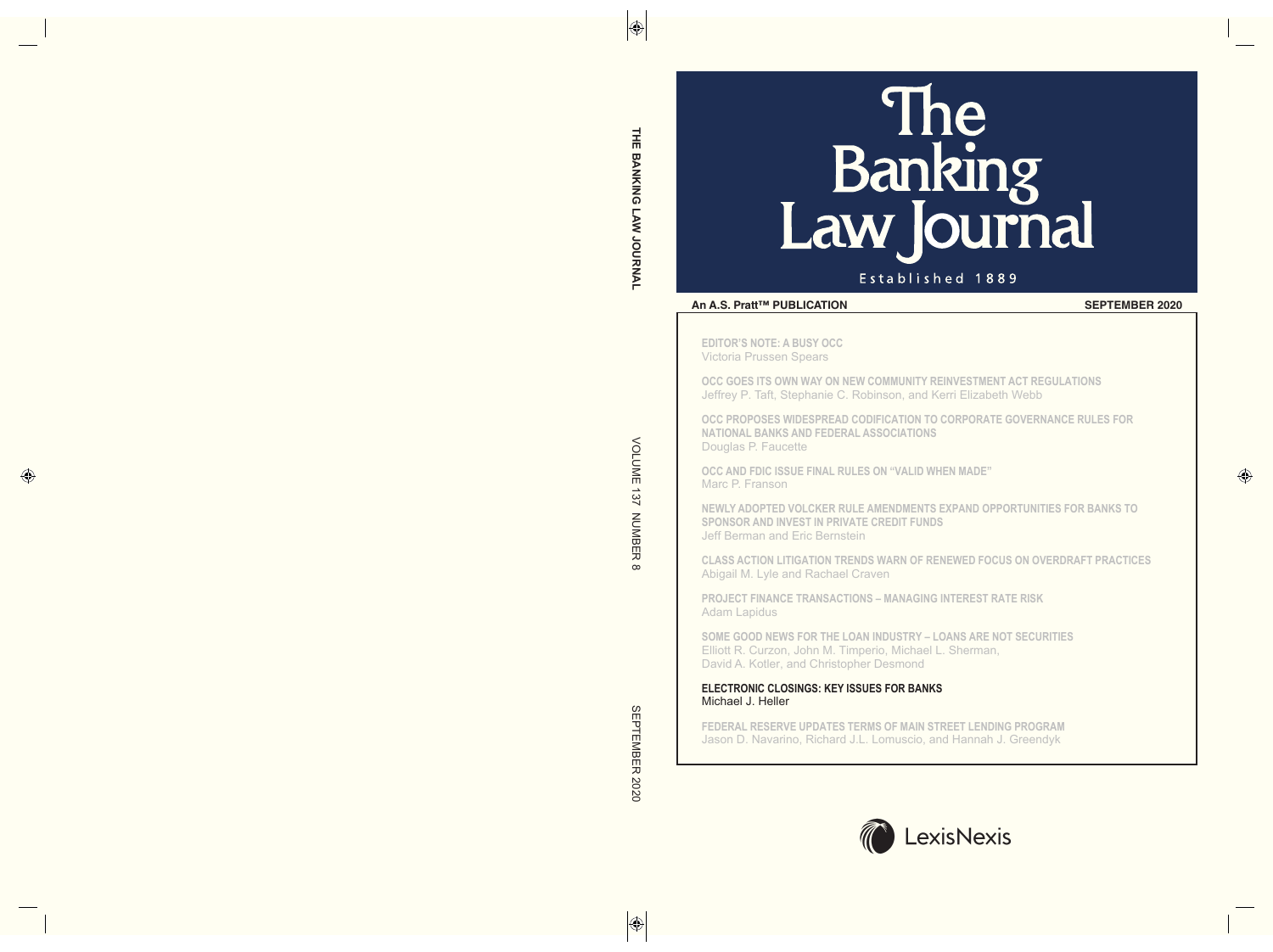# THE BANKING LAW JOURNAL

| <b>VOLUME 137</b>                                                     | <b>NUMBER 8</b>                                                                                                                         | September 2020 |     |
|-----------------------------------------------------------------------|-----------------------------------------------------------------------------------------------------------------------------------------|----------------|-----|
| <b>Editor's Note: A Busy OCC</b>                                      |                                                                                                                                         |                |     |
| Victoria Prussen Spears                                               |                                                                                                                                         |                | 393 |
| <b>Regulations</b>                                                    | OCC Goes Its Own Way on New Community Reinvestment Act<br>Jeffrey P. Taft, Stephanie C. Robinson, and Kerri Elizabeth Webb              |                | 396 |
|                                                                       | <b>OCC Proposes Widespread Codification to Corporate Governance</b><br><b>Rules for National Banks and Federal Associations</b>         |                |     |
| Douglas P. Faucette                                                   |                                                                                                                                         |                | 406 |
| Marc P. Franson                                                       | OCC and FDIC Issue Final Rules on "Valid When Made"                                                                                     |                | 410 |
| Jeff Berman and Eric Bernstein                                        | <b>Newly Adopted Volcker Rule Amendments Expand Opportunities</b><br>for Banks to Sponsor and Invest in Private Credit Funds            |                | 414 |
| <b>Overdraft Practices</b><br>Abigail M. Lyle and Rachael Craven      | <b>Class Action Litigation Trends Warn of Renewed Focus on</b>                                                                          |                | 423 |
| Adam Lapidus                                                          | <b>Project Finance Transactions - Managing Interest Rate Risk</b>                                                                       |                | 428 |
| <b>Securities</b>                                                     | Some Good News for the Loan Industry - Loans Are Not                                                                                    |                |     |
| David A. Kotler, and Christopher Desmond                              | Elliott R. Curzon, John M. Timperio, Michael L. Sherman,                                                                                |                | 437 |
| <b>Electronic Closings: Key Issues for Banks</b><br>Michael J. Heller |                                                                                                                                         |                | 444 |
|                                                                       | <b>Federal Reserve Updates Terms of Main Street Lending Program</b><br>Jason D. Navarino, Richard J.L. Lomuscio, and Hannah J. Greendyk |                | 450 |

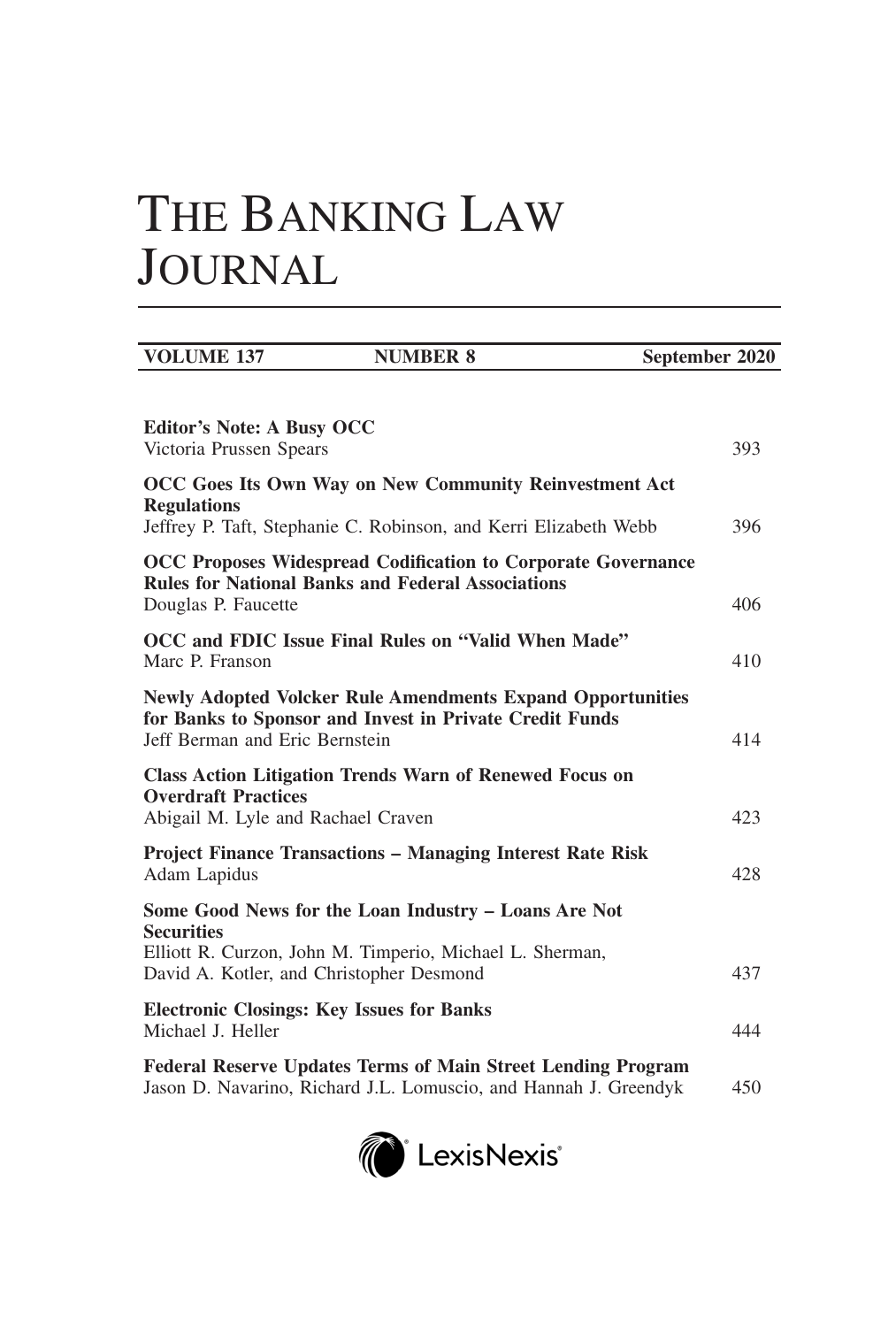## **QUESTIONS ABOUT THIS PUBLICATION?**

| For questions about the <b>Editorial Content</b> appearing in these volumes or reprint permission, |  |  |  |
|----------------------------------------------------------------------------------------------------|--|--|--|
|                                                                                                    |  |  |  |
|                                                                                                    |  |  |  |
|                                                                                                    |  |  |  |
| For assistance with replacement pages, shipments, billing or other customer service matters,       |  |  |  |
| $(800)$ 833-9844                                                                                   |  |  |  |
| $(518)$ 487-3385<br>Outside the United States and Canada, please call                              |  |  |  |
| $(800)$ 828-8341                                                                                   |  |  |  |
| Customer Service Website http://www.lexisnexis.com/custserv/                                       |  |  |  |
|                                                                                                    |  |  |  |
| $(800)$ 223-1940                                                                                   |  |  |  |
| $(937)$ 247-0293                                                                                   |  |  |  |
|                                                                                                    |  |  |  |

ISBN: 978-0-7698-7878-2 (print) ISSN: 0005-5506 (Print) Cite this publication as:

The Banking Law Journal (LexisNexis A.S. Pratt)

Because the section you are citing may be revised in a later release, you may wish to photocopy or print out the section for convenient future reference.

This publication is designed to provide authoritative information in regard to the subject matter covered. It is sold with the understanding that the publisher is not engaged in rendering legal, accounting, or other professional services. If legal advice or other expert assistance is required, the services of a competent professional should be sought.

LexisNexis and the Knowledge Burst logo are registered trademarks of RELX Inc. Matthew Bender, the Matthew Bender Flame Design, and A.S. Pratt are registered trademarks of Matthew Bender Properties Inc.

Copyright © 2020 Matthew Bender & Company, Inc., a member of LexisNexis. All Rights Reserved.

No copyright is claimed by LexisNexis or Matthew Bender & Company, Inc., in the text of statutes, regulations, and excerpts from court opinions quoted within this work. Permission to copy material may be licensed for a fee from the Copyright Clearance Center, 222 Rosewood Drive, Danvers, Mass. 01923, telephone (978) 750-8400.

Editorial Office 230 Park Ave., 7th Floor, New York, NY 10169 (800) 543-6862 www.lexisnexis.com

MATTHEW**OBENDER**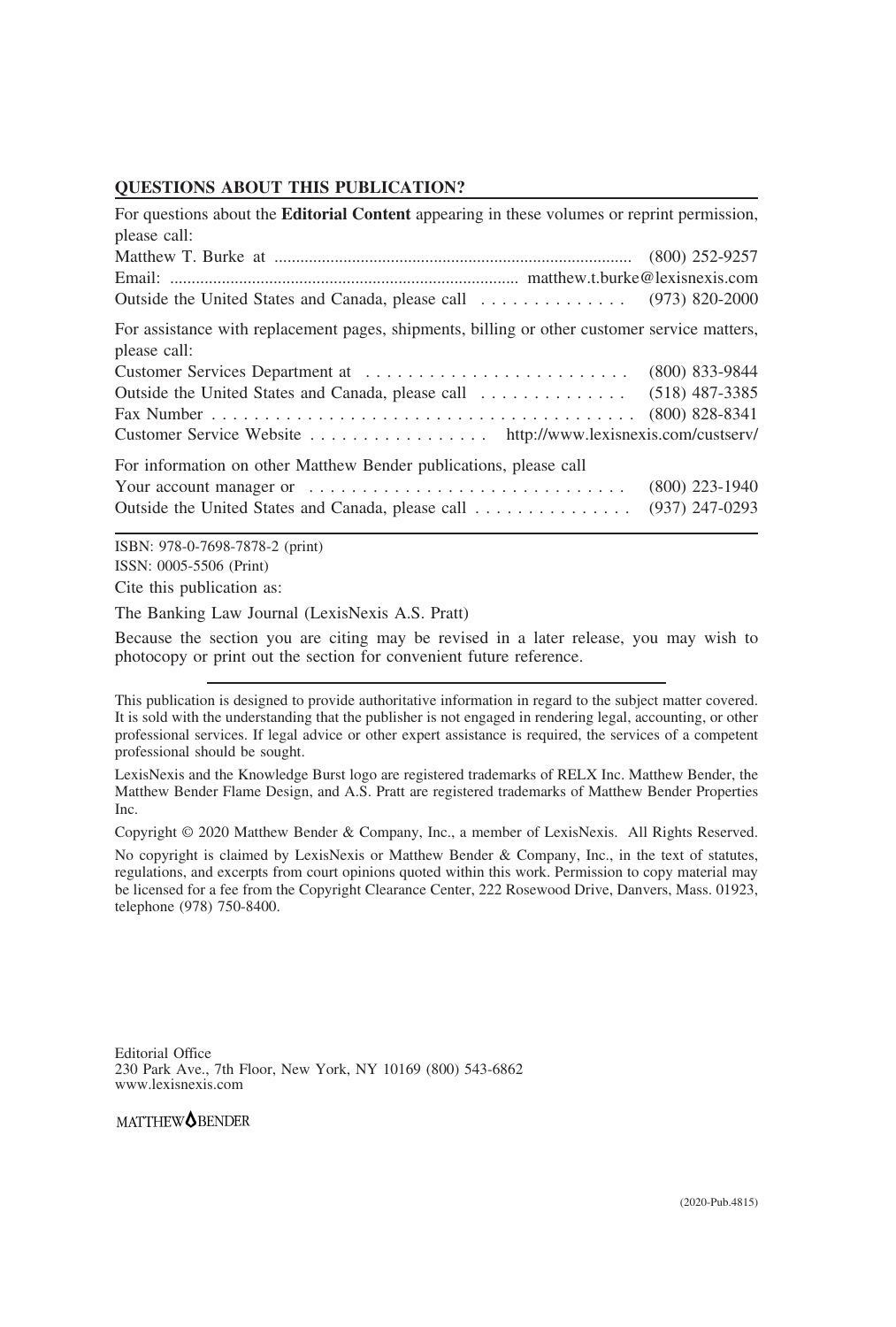## *Editor-in-Chief, Editor & Board of Editors*

## **EDITOR-IN-CHIEF**

**STEVEN A. MEYEROWITZ** *President, Meyerowitz Communications Inc.*

## **EDITOR**

**VICTORIA PRUSSEN SPEARS** *Senior Vice President, Meyerowitz Communications Inc.*

> **BOARD OF EDITORS BARKLEY CLARK** *Partner, Stinson Leonard Street LLP*

> > **MICHAEL J. HELLER** *Partner, Rivkin Radler LLP*

**SATISH M. KINI** *Partner, Debevoise & Plimpton LLP*

**DOUGLAS LANDY** *Partner, Milbank, Tweed, Hadley & McCloy LLP*

**PAUL L. LEE** *Of Counsel, Debevoise & Plimpton LLP*

**TIMOTHY D. NAEGELE** *Partner, Timothy D. Naegele & Associates*

**STEPHEN J. NEWMAN** *Partner, Stroock & Stroock & Lavan LLP*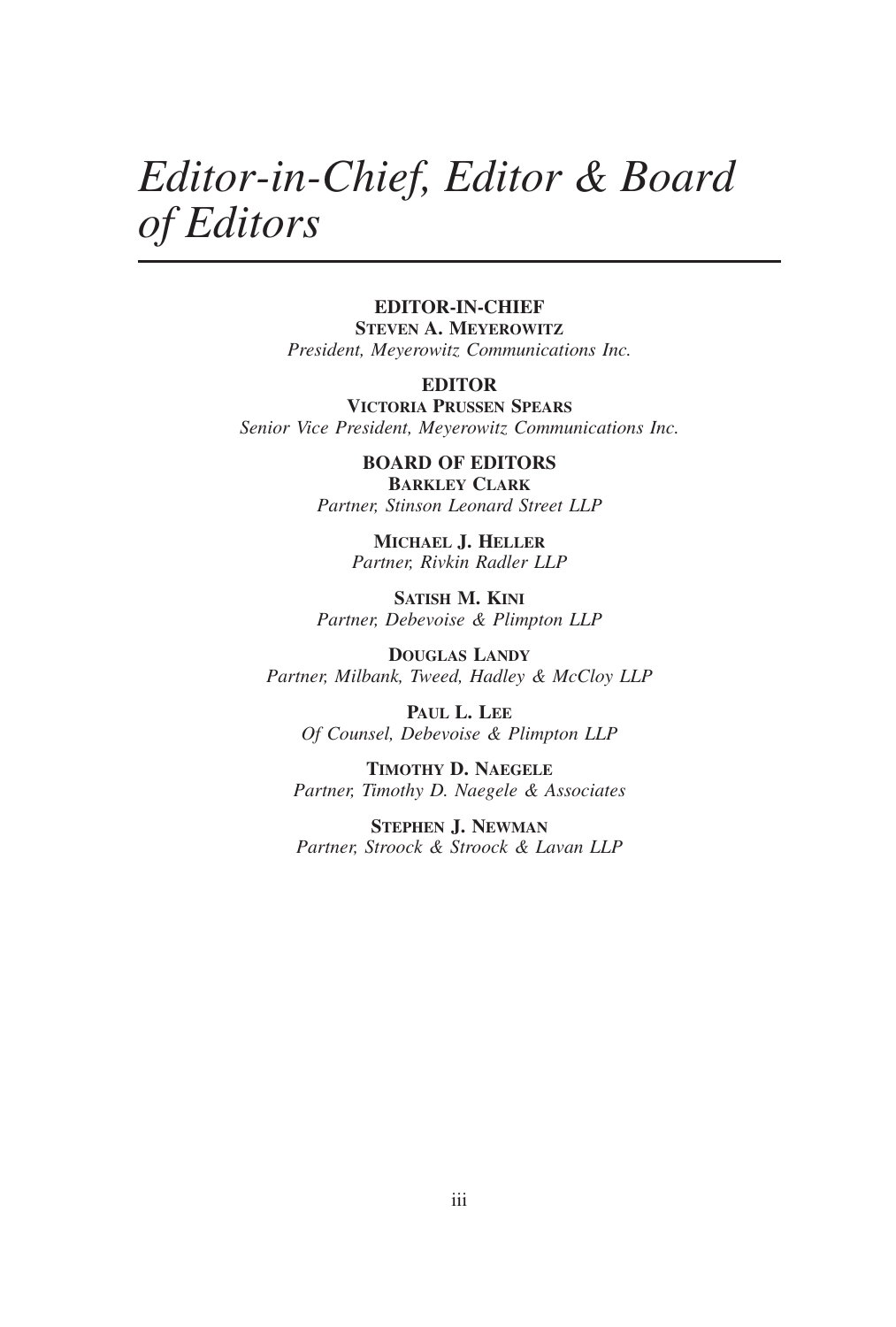THE BANKING LAW JOURNAL (ISBN 978-0-76987-878-2) (USPS 003-160) is published ten times a year by Matthew Bender & Company, Inc. Periodicals Postage Paid at Washington, D.C., and at additional mailing offices. Copyright 2020 Reed Elsevier Properties SA., used under license by Matthew Bender & Company, Inc. No part of this journal may be reproduced in any form—by microfilm, xerography, or otherwise—or incorporated into any information retrieval system without the written permission of the copyright owner. For customer support, please contact LexisNexis Matthew Bender, 1275 Broadway, Albany, NY 12204 or e-mail Customer.Support@lexisnexis.com. Direct any editorial inquiries and send any material for publication to Steven A. Meyerowitz, Editor-in-Chief, Meyerowitz Communications Inc., 26910 Grand Central Parkway, #18R, Floral Park, NY 11005, smeyerowitz@meyerowitzcommunications.com, 646.539.8300. Material for publication is welcomed—articles, decisions, or other items of interest to bankers, officers of financial institutions, and their attorneys. This publication is designed to be accurate and authoritative, but neither the publisher nor the authors are rendering legal, accounting, or other professional services in this publication. If legal or other expert advice is desired, retain the services of an appropriate professional. The articles and columns reflect only the present considerations and views of the authors and do not necessarily reflect those of the firms or organizations with which they are affiliated, any of the former or present clients of the authors or their firms or organizations, or the editors or publisher.

POSTMASTER: Send address changes to THE BANKING LAW JOURNAL LexisNexis Matthew Bender, 230 Park Ave, 7th Floor, New York, NY 10169.

POSTMASTER: Send address changes to THE BANKING LAW JOURNAL, A.S. Pratt & Sons, 805 Fifteenth Street, NW., Third Floor, Washington, DC 20005-2207.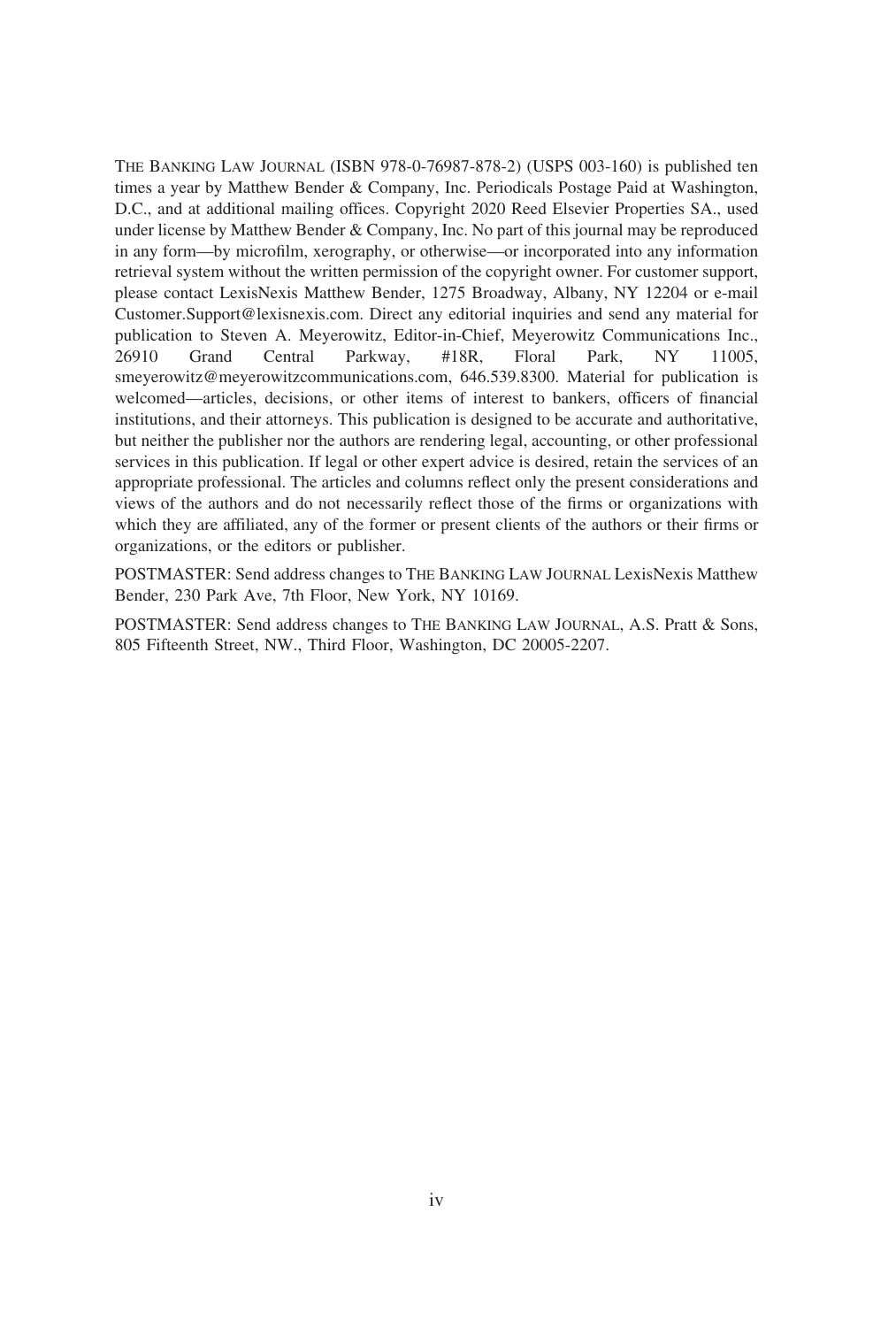## Electronic Closings: Key Issues for Banks

## *Michael J. Heller***\***

*The COVID-19 pandemic has led to a tremendous increase in closings relying on electronic means. This article discusses the most important issues for banks to keep in mind when using technology to close loans and other transactions.*

Electronic signatures and even closings relying on electronic means ("electronic closings") are not new.**<sup>1</sup>** Since the COVID-19 pandemic, however, the use of technology by banks to close loans and other transactions has escalated as federal, state, and local government officials have required or recommended that nonessential employees work from home and that individuals engage in social distancing. The need, or the desire, for electronic closings may not be completely eliminated when the coronavirus crisis has run its course and limitations on in-person interactions are lifted. As a result, electronic closings are likely to continue in the future.

This article discusses some of the most important issues that banks should consider when facing requests for electronic closings by their staff or their customers, or as required by government authorities.

## **NOTARIZATION**

All banks recognize the requirement that they "know" their customer. This is no more important than when they extend credit to an individual or corporate borrower – banks literally must know to whom they are lending money.

Notarization is one of the most common methods to ensure the validity of a person's signature and, therefore, of his or her identity. Of course, that

**<sup>\*</sup>** Michael J. Heller, a member of the Banking, Corporate, and Real Estate Practice Groups at Rivkin Radler LLP and a member of the Board of Editors of *The Banking Law Journal*, works extensively with bank clients on complex commercial loans, including Industrial Development Agency and Small Business Administration matters, and with private clients in real estate development and corporate transactions. He may be reached at michael.heller@rivkin.com.

**<sup>1</sup>** *See, e.g.*, Uniform Law Commission, "Law on Notarial Acts, Revised," *available at* https://www.uniformlaws.org/committees/community-home?CommunityKey=8acec8a5-123b-4724-b131-e5ca8cc6323e. The uniform law allows electronic notarization using technologies approved by the enacting state's regulatory body. A 2018 amendment allows remote online notarization through the use of audio-visual recording and identity-proofing technology. In addition, the National Association of Secretaries of State ("NASS") has issued standards for electronic records that can be adopted by an enacting state's regulatory agency.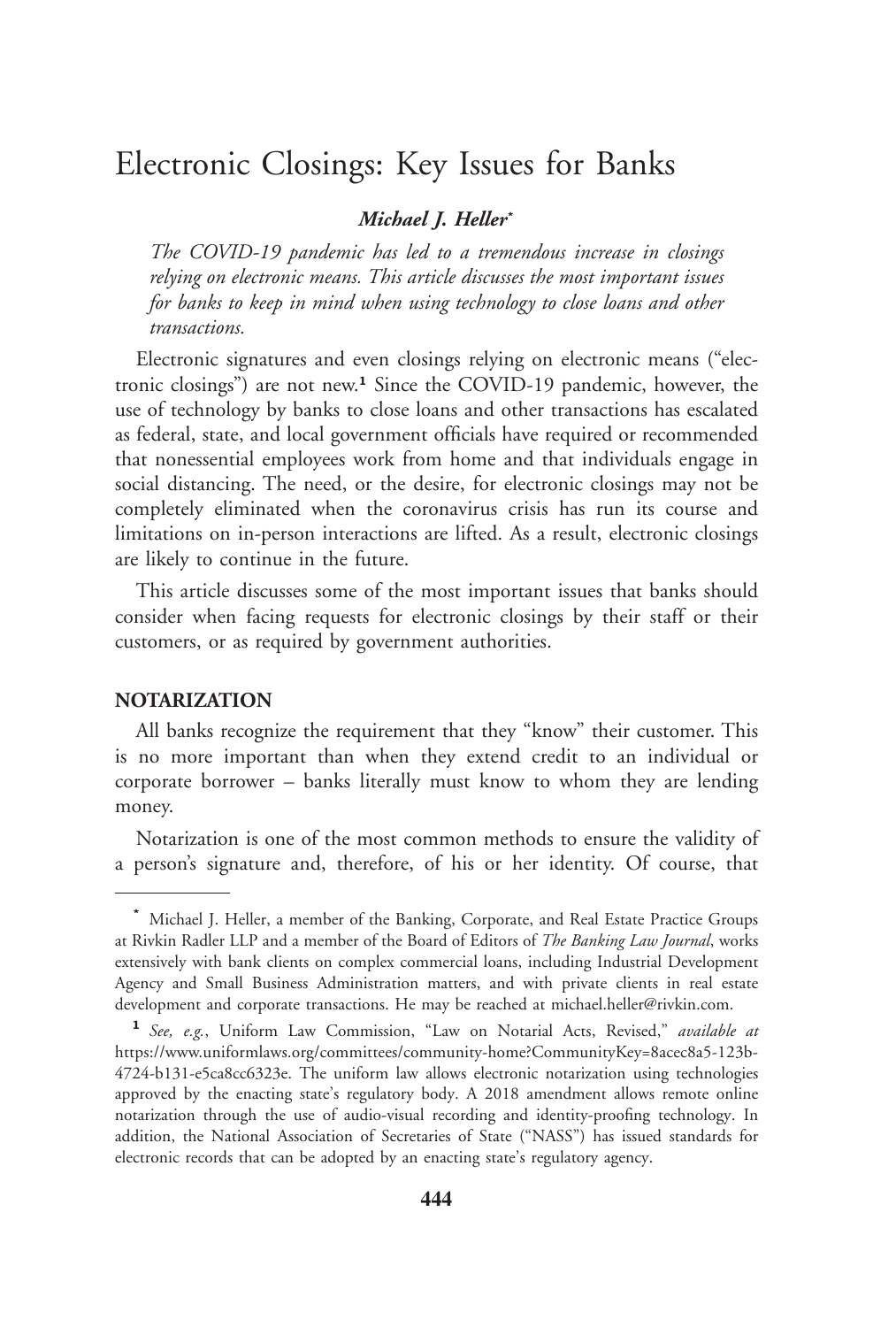generally occurs in person. COVID-19, social distancing, and government orders have made those meetings difficult, if not impossible, to take place.

Fortunately, governments have responded.

Consider the executive order issued on March 19, 2020 by New York Governor Andrew M. Cuomo.**<sup>2</sup>** Among other things, this executive order authorized any notarial act required under New York State law to be performed using audio-video technology under the following conditions:

- The person seeking the notary's services, if not personally known to the notary, must present a valid photo identification to the notary during the video conference, not merely transmit the identification prior to or after the video conference;
- The video conference must allow for direct interaction between the person and the notary (thus, pre-recorded videos of the person signing are not permitted);
- The person must affirmatively represent that he or she is physically situated in the State of New York;
- The person must transmit by fax or electronic means a legible copy of the signed document directly to the notary on the same day it was signed;
- The notary may notarize the transmitted copy of the document and transmit the same back to the person; and
- The notary may repeat the notarization of the original signed document as of the date of execution provided the notary receives the original signed document together with the electronically notarized copy within 30 days after the date of execution.**<sup>3</sup>**

**<sup>2</sup>** New York Governor Andrew M. Cuomo, Executive Order 202.7, "Continuing Temporary Suspension and Modification of Laws Relating to the Disaster Emergency" (March 19, 2020), *available at* https://www.governor.ny.gov/news/no-2027-continuing-temporary-suspension-andmodification-laws-relating-disaster-emergency. *See, also,* N.Y. State Department of State, "Guidance to Notaries Concerning Executive Order 202.7," *available at* https://www.dos.ny.gov/ licensing/notary/DOS\_COVID19\_RemoteNotaryGuidance.pdf.

**<sup>3</sup>** As of this writing, Executive Order 202.7 has already been extended and may very well be extended again. *See* New York Governor Andrew M. Cuomo, Executive Order 202.38, "Continuing Temporary Suspension and Modification of Laws Relating to the Disaster Emergency" (June 6, 2020), *available at* https://www.governor.ny.gov/news/no-20238-continuingtemporary-suspension-and-modification-laws-relating-disaster-emergency.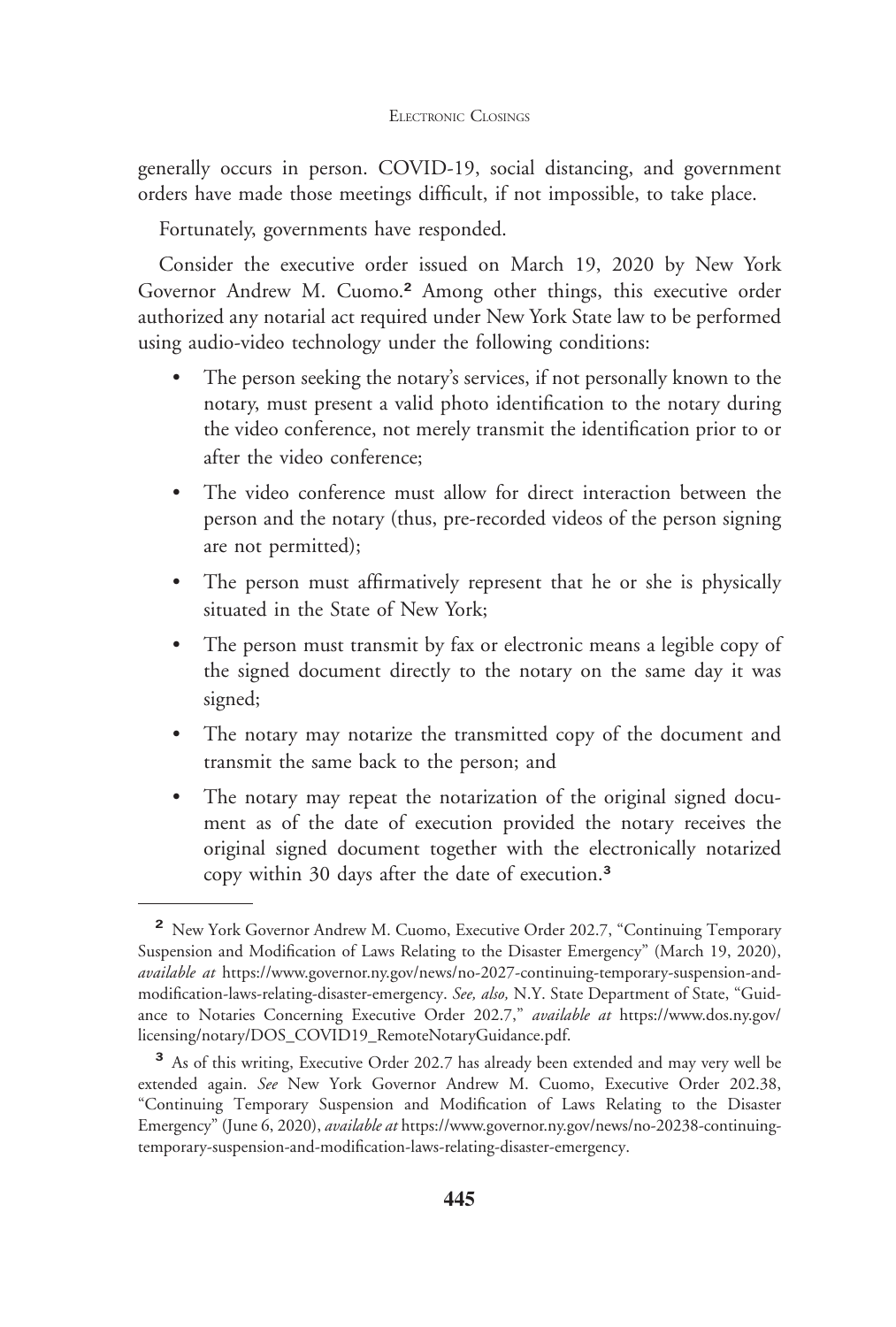Other states also have taken action to allow remote notarizations. The National Notary Association has a comprehensive tracker summarizing these state actions.**<sup>4</sup>**

## **REMOTE ONLINE NOTARIZATION**

The concept colloquially referred to as "remote online notarization" ("RON") has become much more accepted – and much more often used – since the COVID-19 closings began. Indeed, a growing number of title insurers have adopted RON procedures as part of their embracing of electronic closings.

For example, First American Title Insurance Company has a web page dedicated to electronic closings.**<sup>5</sup>** Explaining that real estate settlements are "going digital to create a better closing experience while reducing risks for all parties," First American describes four different kinds of electronic closings.

The first, "In-Person Electronic Notarization" ("IPEN"), involves electronic documents that are electronically signed and notarized in person, usually on a tablet shared by the signer and the notary.

The second, "Remote Ink-Signed Notarization" ("RIN"), occurs when paper documents are signed in ink while a notary witnesses the signatures via a webcam. First American points out that the ink-signed documents then are mailed to the notary for final ink notarization. RIN typically has been authorized on a temporary basis since the COVID-19 epidemic.

RON, as described by First American, is a "fully digital process" where electronic documents are electronically signed and notarized once the signer's identity is verified with the notary in a remote location via a webcam.

Finally, First American explains that there is a hybrid signing and notarization process, including any combination of the other three kinds of closings. Typically, First American says, this means ink-signing recordable or notarized documents and electronic signing of the rest of the closing documents.

The First American website also contains a "State-by-State Guide to Remote Online Closing," with state updates as well as a list of frequently asked questions.

Title insurers are not alone in supporting and advocating for electronic signatures and closings. For example, Fannie Mae has launched an interactive

**<sup>4</sup>** *See* National Notary Association, "States Take Emergency Action On Remote Notarization And Signers' ID."

*Available at* https://www.nationalnotary.org/notary-bulletin/blog/2020/03/states-emergencyaction-remote-notarization?\_sm\_au\_=iVVfNfqjJsWVj62QJ8MfKK7vWLCsW.

**<sup>5</sup>** https://www.firstam.com/title/eclosing/.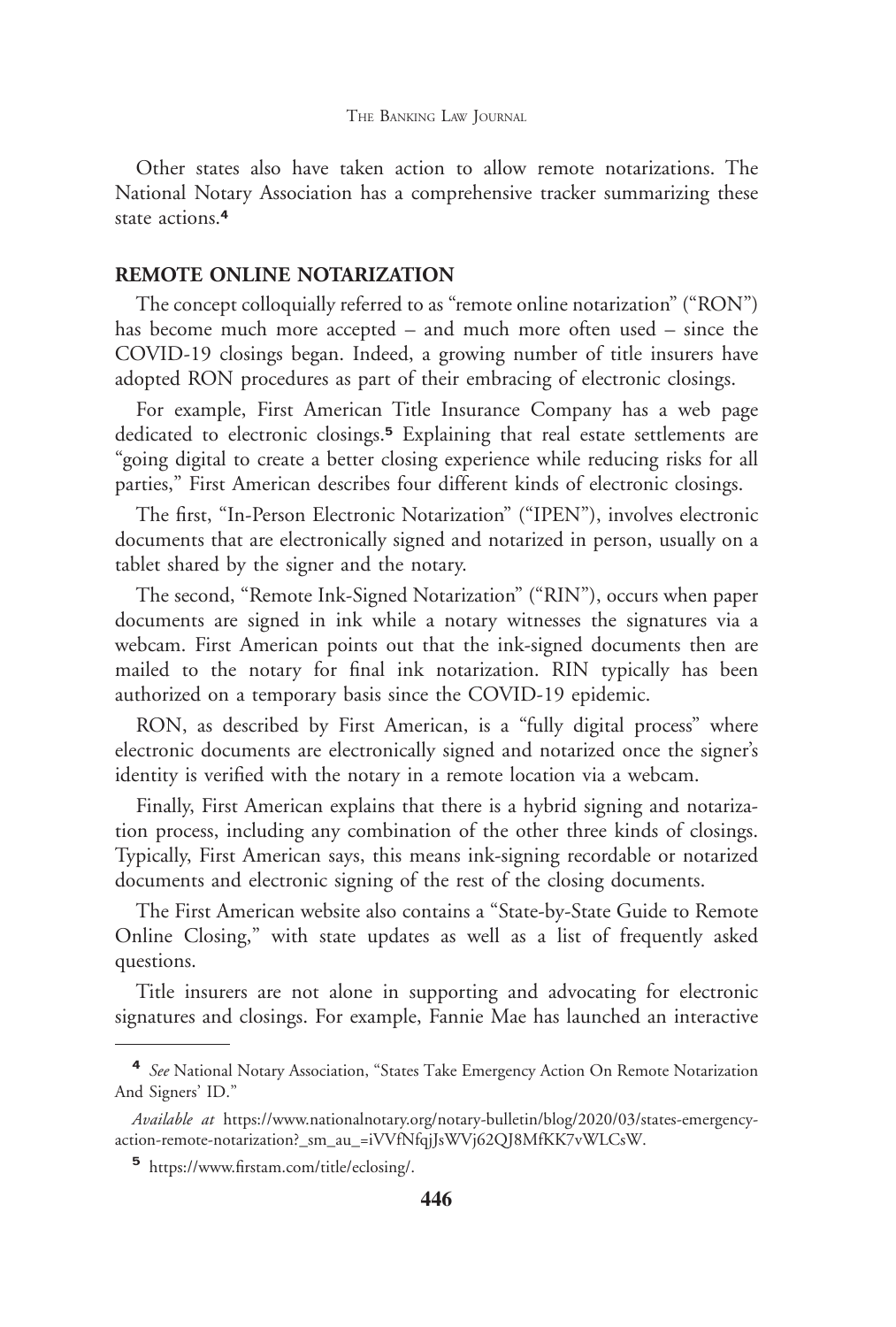### ELECTRONIC CLOSINGS

website that details the benefits of electronic mortgages.**<sup>6</sup>** As Fannie Mae explains, electronic mortgages are "faster, offer improved data quality, [and] can be cheaper to execute than traditional mortgages." Moreover, Fannie Mae notes, they are "experiencing massive growth."

## **ACTION IN CONGRESS**

It should be pointed out that some members of Congress have taken an interest in RON. Earlier this year, U.S. Senators Kevin Cramer (R-ND) and Mark Warner (D-VA) introduced S. 3533, the "Securing and Enabling Commerce Using Remote and Electronic ('SECURE') Notarization Act of 2020."**<sup>7</sup>** The bill would permit the immediate nationwide use of electronic notarization where the notary and signer are in different physical locations.

The bill, which is endorsed by endorsed by the American Land Title Association ("ALTA"), the Mortgage Bankers Association ("MBA"), and the National Association of Realtors ("NAR"), takes a two-pronged approach to continue and expand access to remote online notarizations. First, it permits immediate nationwide use of RON, with minimum standards. Second, it provides certainty for the interstate recognition of RON.

The bill, if enacted into law, would:

- Authorize every notary in the United States to perform RON;
- Require tamper-evident technology in electronic notarizations;
- Use multifactor authentication for identity confirmation and audiovisual recordings of the notarial act in an effort to limit fraud;
- Allow signers outside the United States, such as military personnel and their families, to easily have their documents notarized;
- Complement existing state laws, while allowing states the ability to implement their own RON standards;
- Build on the foundations of the Interstate Recognition of Notarizations Act (the "IRON Act of 2011");
- Follow a similar structure of complementary state/federal legislation, such as the Electronic Signatures in Global and National Commerce

**<sup>6</sup>** https://www.fanniemae.com/deliveremortgage/explore/index.html.

**<sup>7</sup>** https://www.congress.gov/bill/116th-congress/senate-bill/3533. *See, also,* H.R. 6364, "Securing and Enabling Commerce Using Remote and Electronic Notarization Act of 2020," *available at* https://www.congress.gov/bill/116th-congress/house-bill/6364?q=%7B%22search% 22%3A%5B%22notarization%22%5D%7D&s=1&r=2.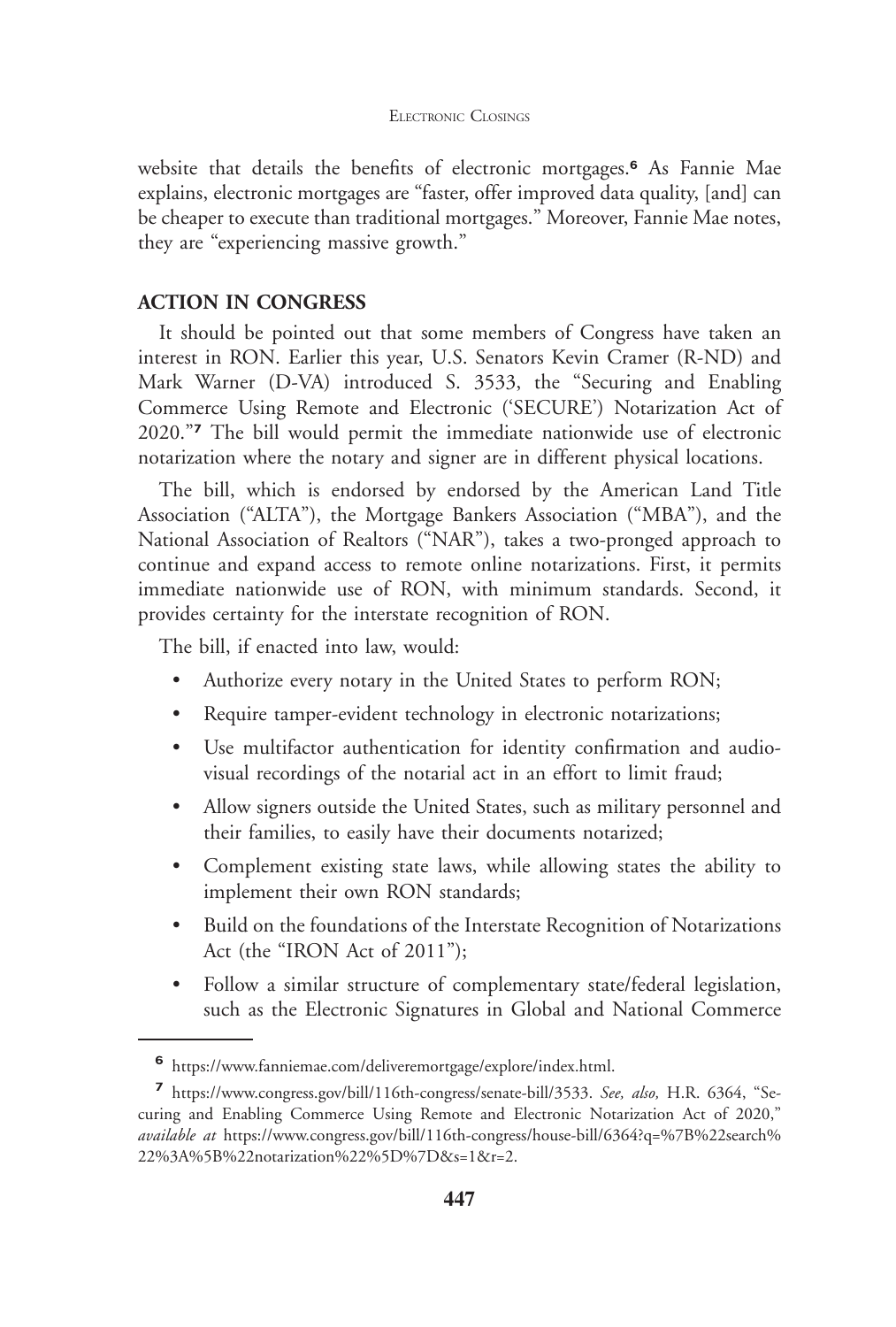#### THE BANKING LAW JOURNAL

Act (the "ESIGN Act") and the Uniform Electronic Transactions Act (the "UETA");**<sup>8</sup>** and

• Implement 2018 Treasury Report recommendations that Congress consider legislation to provide a minimum uniform national standard for electronic and remote online notarizations.

## **CLOSING DOCUMENTS**

In many instances, banks are adding language to their own documents to help to make sure that all parties agree to an electronic closing and to help facilitate such a closing. Such a provision could provide, for example, that:

This [agreement] may be executed in counterparts, each of which will be deemed to be an original copy of this [agreement] and, when taken together, will be deemed to constitute one and the same [agreement]. Facsimile signatures, scanned .pdf signatures, or other electronic signature pages shall be binding on the Parties to the terms and conditions of this [agreement]. All Parties shall tender and exchange original signature page(s) promptly after tendering any facsimile, scanned .pdf signature, or other electronic signature pages to Lender's counsel; provided, however, the failure of any Party to tender such original signature page(s) after tendering any facsimile, scanned .pdf, or other electronic signature page(s) shall not affect the enforceability of this [agreement].

## **OTHER ISSUES**

Electronic or "contact-free" closings also present other concerns for banks to consider. For example, will electronically signed documents be easily accepted for recordation by local officials? Are limited – or no – property appraisals acceptable?**<sup>9</sup>** How can public records be searched, and how can loan and mortgage documents be filed, while government offices are closed or served by a limited staff with limited hours? Some of the solutions include delivering original documents to the title company to be recorded.

Another issue is that some title companies are including an exception to the loan policy that reads in sum and substance as follows:

**<sup>8</sup>** Several states have adopted their own electronic signature laws. *See, e.g.,* New York Electronic Signatures and Records Act ("ESRA"), N.Y. State Tech L. §§ 301 *et seq*.

**<sup>9</sup>** Fannie Mae, for example, has permitted appraisal waivers in certain instances. *See* https://singlefamily.fanniemae.com/originating-underwriting/appraisal-waivers.